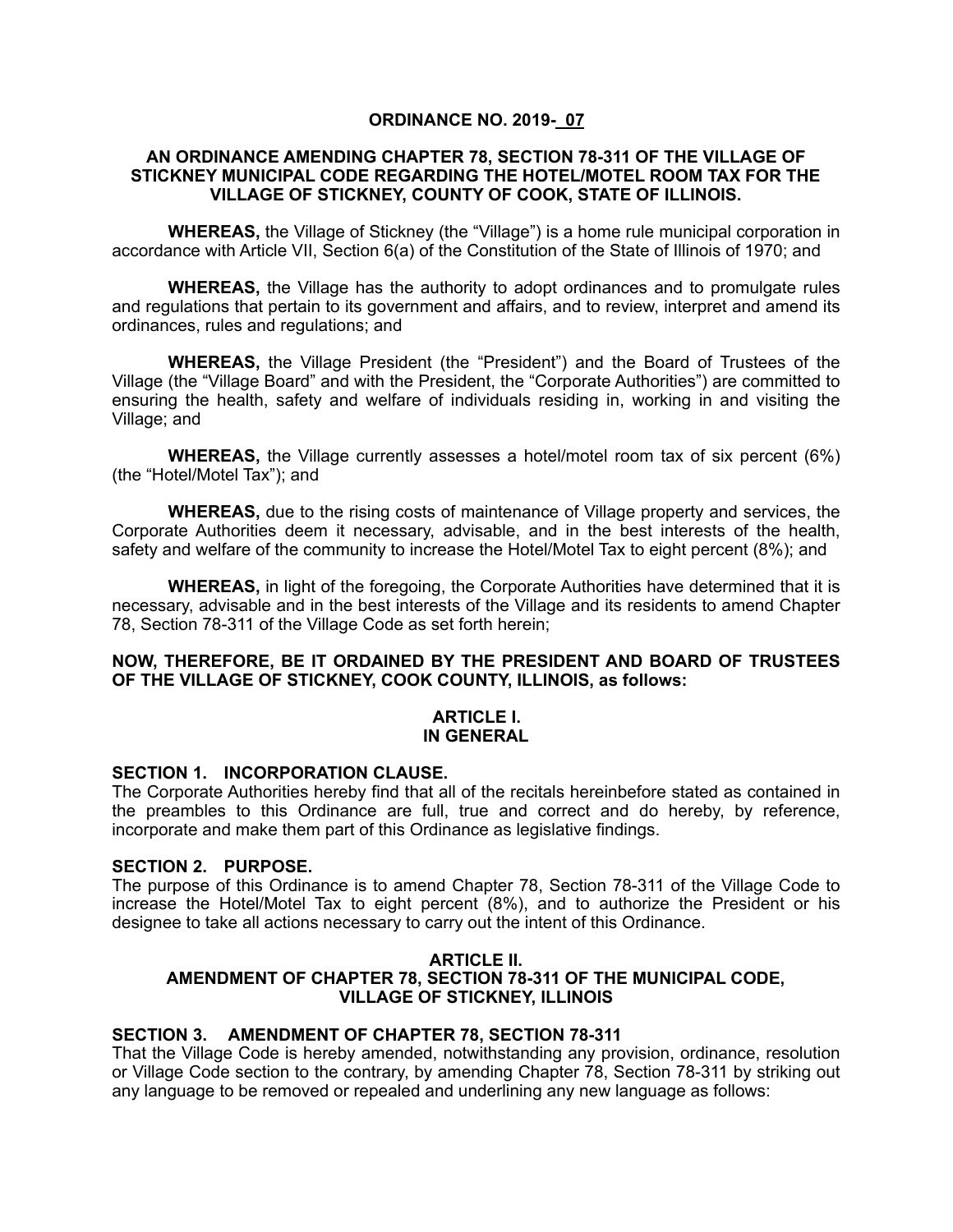- (a) A hotel/motel room tax has been enacted in the amount of  $six$  eight percent  $(8\%)$  of the one night room charge for the use and privilege of a room at any hotel, motel or other similar lodging facility operating within the corporate geographical limits of the Village of Stickney. Provided, however, any patron who uses and occupies an extended stay hotel facility, as defined herein, shall be exempt for payment of the room tax after the 31st consecutive day of use and occupancy. This exemption shall not apply to the initial 30-day use and occupancy wherein the hotel tax of six eight percent (8%) shall remain in full force and effect. An "extended stay facility" shall be defined as a hotel that has rooms specifically designed for extended stays for patrons improved with the customary sleeping and bathroom areas and dedicated kitchen areas with cooking appliances, refrigerator and sink.
- (b) The charge shall be effective on each night that a room is reserved, occupied, or otherwise used in a hotel, motel or other lodging facility within the village. The tax assessed is charged against the room as a privilege for the use of said room. The ultimate incidence of and liability for payment of said tax is to be borne by the person or persons who seek the privilege of occupying the hotel or motel room.

# **SECTION 3.1. OTHER ACTIONS AUTHORIZED.**

The officers, employees and/or agents of the Village shall take all action necessary or reasonably required to carry out, give effect to and consummate the amendments contemplated by this Ordinance and shall take all action necessary in conformity therewith. The officers, employees and/or agents of the Village are specifically authorized and directed to draft and disseminate any and all necessary forms or notices to be utilized in connection with the intent of this Ordinance.

### **ARTICLE III. HEADINGS, SAVINGS CLAUSES, PUBLICATION, EFFECTIVE DATE**

# **SECTION 4. HEADINGS.**

The headings of the articles, sections, paragraphs and subparagraphs of this Ordinance are inserted solely for the convenience of reference and form no substantive part of this Ordinance nor should they be used in any interpretation or construction of any substantive provision of this Ordinance.

# **SECTION 5. SEVERABILITY.**

The provisions of this Ordinance are hereby declared to be severable and should any provision of this Ordinance be determined to be in conflict with any law, statute or regulation by a court of competent jurisdiction, said provision shall be excluded and deemed inoperative, unenforceable and as though not provided for herein and all other provisions shall remain unaffected, unimpaired, valid and in full force and effect.

#### **SECTION 6. SUPERSEDER.**

All code provisions, ordinances, resolutions, rules and orders, or parts thereof, in conflict herewith are, to the extent of such conflict, hereby superseded.

#### **SECTION 7. PUBLICATION.**

A full, true and complete copy of this Ordinance shall be published in pamphlet form or in a newspaper published and of general circulation within the Village as provided by the Illinois Municipal Code, as amended.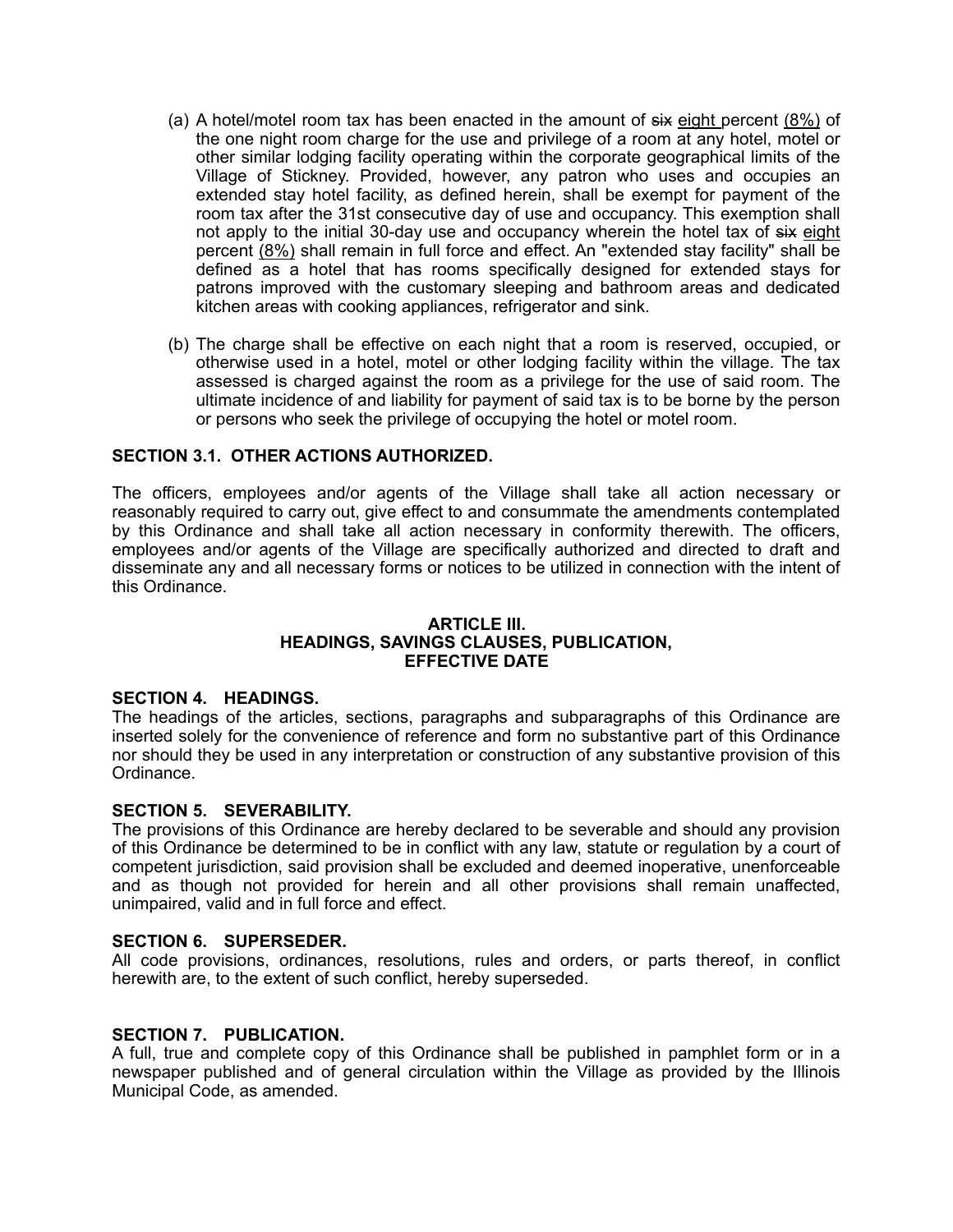# **SECTION 8. EFFECTIVE DATE.**

This Ordinance shall be in full force and effect immediately upon passage, approval and publication, as provided by law.

(REMAINDER OF THIS PAGE INTENTIONALLY LEFT BLANK)